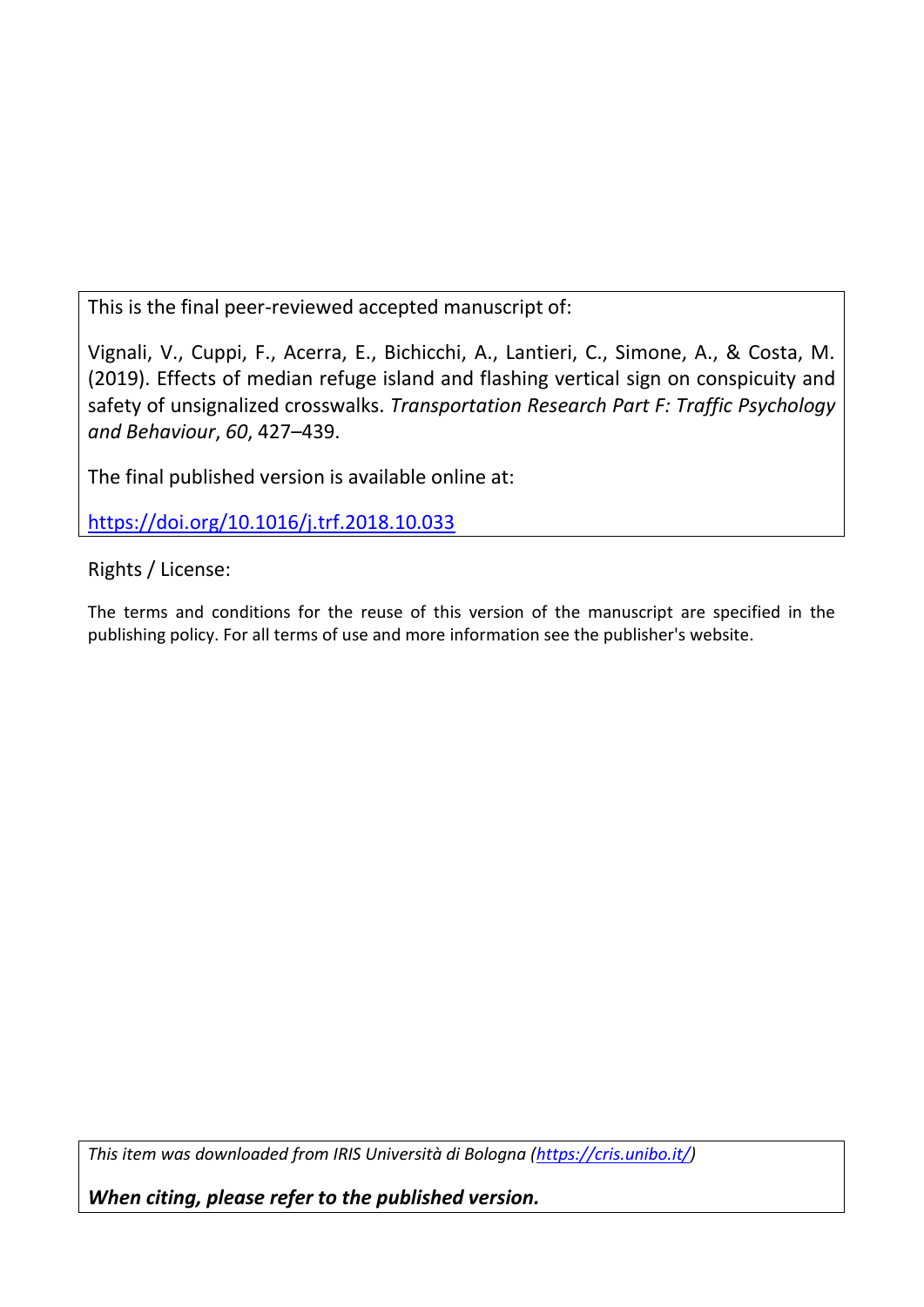# Effects of median refuge island and flashing vertical sign on conspicuity and safety of unsignalized crosswalks

Valeria Vignali a, Federico Cuppi a, Ennia Acerra a, Arianna Bichicchi a, Claudio Lantieri a, Andrea Simone<sup>a</sup>, Marco Costa b

<sup>a</sup>Department of Civil, Chemical, Environmental and Material Engineering, University of Bologna, Italy <sup>b</sup> Department of Psychology, University of Bologna, Italy

#### ABSTRACT

Pedestrian crossings are critical points in terms of road safety because they tend to be characterized by high accident rates. Pedestrian safety at zebra crossings depends mainly on vehicles speed.

In this study the effects of median refuge island and "Yield here to pedestrians" flashing vertical sign on pedestrian crossing conspicuity were assessed with a before– after analysis of both speed and visual behaviour of drivers approaching to crosswalks. The elements of the pedestrian crossing that were more salient and how drivers' visual behaviour was related to speed were assessed analysing drivers' eye movements. The intervention significantly increased the fixation time to the zebra markings and the addition of the flashing light increased conspicuity and fixation time to the vertical sign. The median refuge island was glanced by 60.7% of the drivers. Distance of first-fixation of the crosswalk increased by 44.7%. Notwithstanding mean and V85 speed parameters were lower after the intervention, the effects on crosswalk visual attention were higher than on speed.

Keywords: Eye tracking Pedestrians Driver behaviour Unsignalized crosswalk Zebra crossing Median refuge island Urban road Flashing vertical pedestrian sign **Conspicuity** Road safety

#### 1. Introduction

# 1.1. Safety issues for pedestrians at crosswalks

Traffic safety depends upon the integrated and complex relationship between various components: driver psychology, traffic, vehicle, environment and road infrastructure (Dondi, Simone, Lantieri, & Vignali, 2011). According to statistics, the behavioural component is the most important factor in traffic safety, being responsible for most accidents (Bucchi, Sangiorgi, & Vignali, 2012; Colonna et al., 2018).

When considering the interaction between drivers and road infrastructure, pedestrian crossings play a significant role, because they are critical points in terms of safety. Unprotected by a vehicle structure, safety belt or helmet, pedestrians are especially exposed to the risk of serious injuries and have a smaller chance of surviving after an accident (Kim, Made Brunner, Yamashita, & Prevention, 2012; Olszewski, Szagała, Wolanski, & Zielinska, 2015).

Pedestrian accidents mainly occur on urban roads, because of the greater population and driver density and the longer average distances walked by residents in urban areas in comparison with rural roads (Damsere-Derry, Ebel, B.E., Mock, C. M., Afukaar, Donkor, & Prevention, 2010; Guo, Wang, Guo, Jiang, & Bubb, 2012; Zeeger and Bushell, 2012). In rural areas, in fact, longer distances of travel, higher vehicle speed and higher proportion of heavy goods traffic, compared to urban environments, make walking trips less frequent. Urban areas have more pedestrians than high-speed roads, which leads to a greater number of interactions between vehicles and pedestrians, increasing the risk of accidents (Antov, Rõivas, Pashkevich, & Ernits, 2013; Hamed, 2001; Sisopiku & Akin, 2003).

Unsurprisingly, pedestrians are more likely to be seriously injured while crossing the road. At crosswalks, in fact, pedestrians reduce their level of attention believing that crossing would be intrinsically safe, also if they cannot predict or control the actions of approaching drivers (Sisopiku & Akin, 2003). The negligence or inattentiveness of a car or motorcycle driver is the mayor cause of most pedestrian accidents. Driver's inattentiveness could result from talking on cell phones, eating while driving, programming a GPS, applying make-up or a variety of other activities (Antov et al., 2013; Hamed, 2001).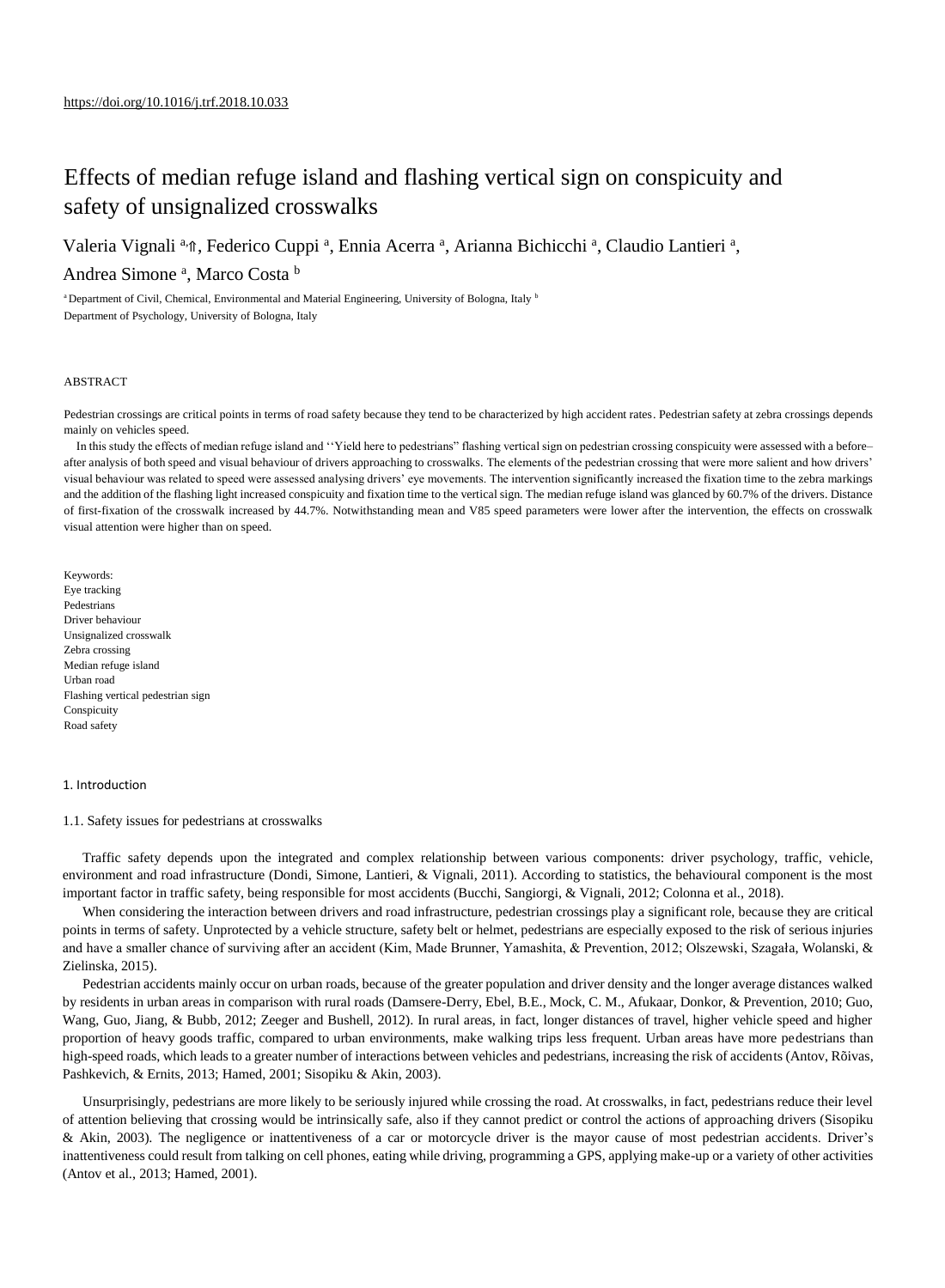To solve this problem, extensive researches have been conducted to evaluate the safety countermeasures for increasing pedestrian safety at urban crosswalks. They generally agree that pedestrian–vehicle crashes are associated with a lack of driver's compliance and that pedestrian safety at zebra crossings depends mainly on the vehicle speed. With an increase in speed, in fact, the probability of a vehicle–pedestrian conflict and of a pedestrian fatality accident is higher (Guo, Liu, Liang, & Wang, 2016; Hakkert, Gitelman, & Ben-Shabat, 2002; Haleem, Alluri, Gan, & Prevention, 2015; Kröyer, H.R.G., Jonsson, Várhelyi, & Prevention, 2014; Pasanen, 1992; Rosén & Sander, 2009; Rosén, Stigson, Sander, & Prevention, 2011; Tefft, 2013; Várhelyi, 1998; Zeeger & Bushell, 2012).

To reduce drivers' speed, different approaches can be followed: modification of the road environment, enforcement of traffic safety laws, optimization of vehicle design and pedestrian education. Modification of the vehicle design to reduce the severity of injuries to pedestrians is a main focus in Europe, but it is a long-term safety measure. Pedestrian education is a popular approach but, with the exception of children, there is a lack of evidence about its efficacy (Duperrex, Bunn, & Roberts, 2002; O'Neill et al., 2002). Modification of the road environment is a widely used approach that has proven to be highly effective (Retting, Fergusson, & McCartt, 2003).

A number of road safety countermeasures aimed at modifying the driver's speed behavior while approaching unsignalized pedestrian crossings have been evaluated with positive results. However, their effectiveness is generally provided by specific parameters, as the operating speed reduction or the distance at which the drivers yields to pedestrians (Bella & Silvestri, 2015).

However, such results do not allow a complete analysis of the effectiveness of the safety measures, because they do not consider the drivers' behaviour in terms of detection and perception of the crosswalk elements. The assessment of crosswalk conspicuity is very important because it is directly related to the drivers' attention level and hazard anticipation (Horswill & McKenna, 2004; Klauer, Dingus, Neale, Sudweeks, & Ramsey, 2006; Taylor et al., 2013). Eye-movement recording is currently one of the best method that allows an objective quantitative assessment of conspicuity (Costa, Bonetti, Bellelli, Lantieri, Vignali, & Simone, 2017; Kapitaniak, Walczak, Kosobudzki, Józ´wiak, & Bortkiewicz, 2015; Taylor et al., 2013; Topolsek et al., 2016).

1.2. Countermeasures to improve pedestrian safety at unsignalized crosswalks

Several countermeasures aimed at modifying the drivers' speed behavior while approaching unsignalized pedestrian crossings on collector roads have been investigated in the literature (Bella & Silvestri, 2015; Fitzpatrick et al., 2006; Hakkert et al., 2002; Pulugurtha, Krishnakumar, Nambisan, 2007; Zeeger & Bushell, 2012). The most used driver-oriented countermeasures are:

- (a) median refuge island, to make the street crossing easier and more convenient;
- (b) advanced yield lines, to improve the visibility of the pedestrians crossing;
- (c) removal of parking, to clear the line of sight to approaching vehicles;
- (d) installation of curb extensions, to improve visibility;
- (e) installation of pedestrian vertical signs, to warn motorists of crossing pedestrians;(f) installation of in-pavement warning lights, to alert drivers of the crosswalk.

In a complex street environment, like collector roads, it is difficult to have a significant speed reduction with a single treatment. It is usually required a combination of several different countermeasures intended to serve different purposes.

Median refuge island slows traffic because it narrows the road eliminating long and wide straight sections, and it reminds drivers that pedestrians could be crossing the road. Furthermore, it provides a useful refuge area to pedestrians that can stop in the island, and can split the crossing into two stages for each traffic direction. They are largely self-explaining and have the ability to create the visual impression that the road is not intended for fast through-movement of traffic (Leden, Gårder, & Johansson, 2006; Martin, 2006; Sanca, 2002). Several experiences showed their effectiveness in terms of operating speed reduction of the vehicles (Fildes, Fletcher, & Corrigan, 1987; Kolsrud, 1985; Vey & Ferreri, 1968; Yagar & Van Aerde, 1983). Elvik and Vaa (2004) estimated that median refuge island reduces the number of pedestrian injury crashes by about 18%. For unsignalized pedestrian crossings, Zeeger and Bushell (2012) found that fatal pedestrian crash risk increased when the median refuge island was lacking.

Advanced yield markings consist of a series of triangular pavement markings that are placed across the travel lane between 6 and 15 m in advance of the zebra crossing. A ''Yield here to pedestrians" vertical sign is also placed at the markings location. This countermeasure is aimed at improving the yielding compliance, alerting the driver further upstream of the crosswalk of the possible presence of pedestrians and prompting the driver to yield. Several studies have shown the effectiveness of this treatment because it increased the distance at which the driver yields to pedestrians, reducing the number of conflicts and increasing the number of drivers that yield (Bella & Silvestri, 2015; Samuel et al., 2013; Van Houten, Malenfant, & McCusker, 2001, 2002).

Parking removal is designed to not allow parking upstream of the zebra crossing, improving pedestrian visibility. The presence of on-street parking, in fact, is associated with an increased risk of accident. A model for the prediction of accidents showed that the contribution of the presence of parking on the roadside increased the accident levels more than road width (Greibe, 2003). Edquist, Rudin-Brown, Lenné, and Prevention (2012) found that the effect of the presence of on-street parking was statistically significantly for several variables, such as the time to brake, time to accelerator release, minimum time to collision, and number of collisions. Bella and Silvestri (2015) confirmed that, with parking restrictions, the driver had better sight of the zebra crossing and could clearly see if the pedestrian is present or not, reaching the minimum speed level farther from the zebra crossing.

Curb extension is an extension of the edge of the sidewalk and is commonly made along roads that are equipped with parking places on the lane side. The curb extends up to the line that separates the lane from parking stalls on the side of the roadway. The effects that are expected from this safety countermeasure are to slow down the approaching vehicles, reducing the pedestrian exposure and increasing pedestrian visibility. Several experiences showed their effectiveness in terms of both vehicle operating speed reduction (Hawley, Henson, Hulse, & Brindle, 1992; Huang & Cynecki, 2001; Macbeth, 1995; Replogle, 1992) and increment in the number of drivers that yielded to pedestrians (Randal, 2005). Bella and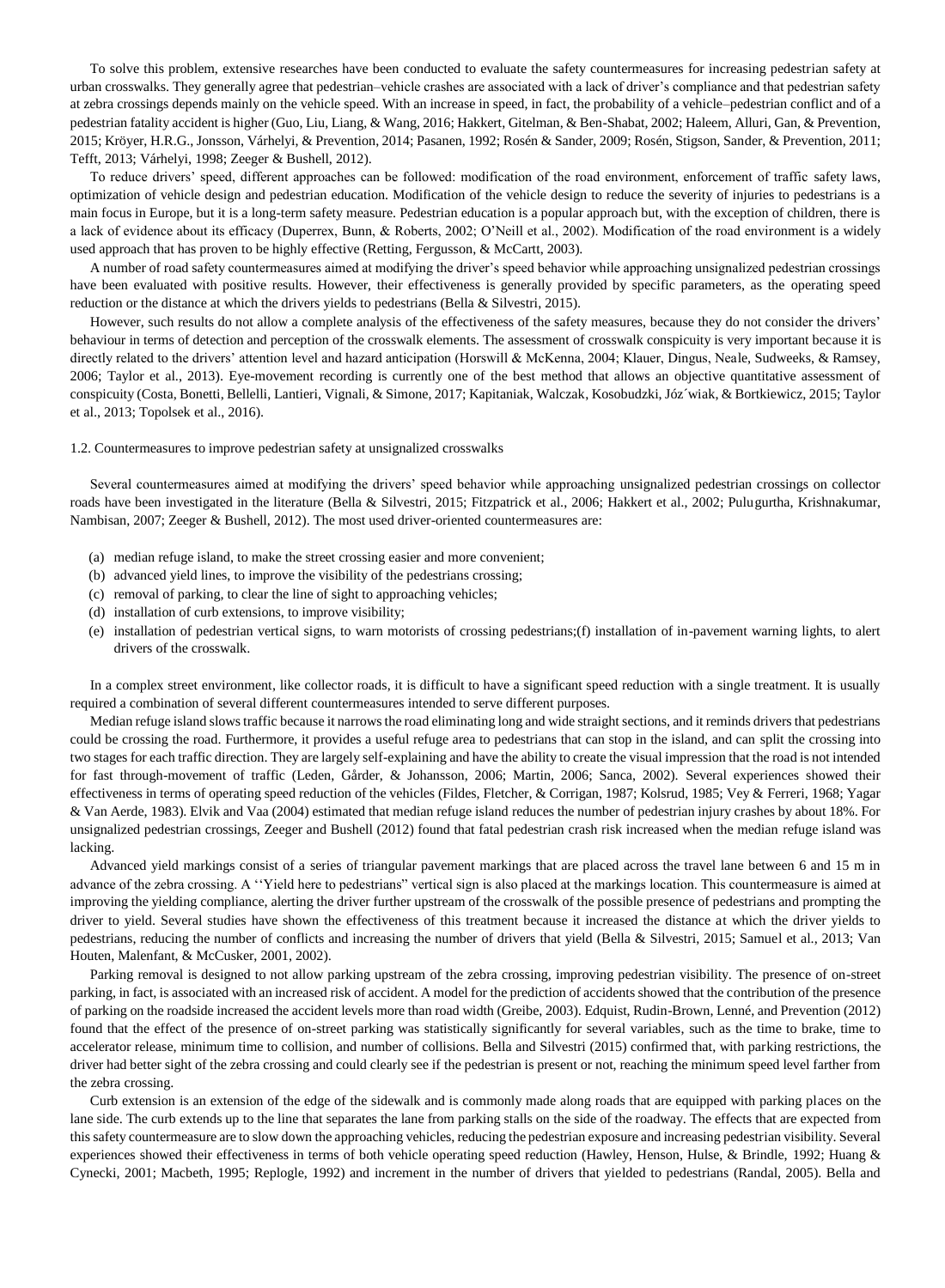Silvestri (2015) confirmed that curb extension was a countermeasure that induced appropriate driver's speed behaviour, while approaching the zebra crossing. More than 80% of the driver sample perceived that curb extension was effective, which indicated that when this countermeasure was present, the drivers were more willing to yield and that the visibility of the pedestrian was increased.

Pedestrian vertical signs (''Yield here to pedestrians" sign) are mounted on poles on the crosswalk right side or on cantilever support arms over the traffic lanes, in order to warn motorists of crossing pedestrians (Beeber, 2011). To improve their visibility, LED flashers can be mounted, with an irregular flash pattern to warn motorists of the crosswalk. Several experiences showed their effectiveness in terms of operating speed reduction of the vehicle. Sherbutt, Van Houten, Turner, and Huitema (2009) conducted three experiments on the effects of flashing pedestrian vertical signs on motorists' yielding behavior at uncontrolled marked crosswalks. The results showed that the addition of the flashing light could produce a large increase in yielding behavior. Motorist yielding at baseline was 18.2%. Upon installation of the flashing lights on the vertical sign, yielding increased to 81.2%. A previous study by Van Houten, Ellis, and Marmolejo (2008) also showed that LED flashers installed on pedestrian signs produced a marked increase in yielding behavior. In addition, the data indicated that the use of the device produced a reduction in evasive maneuvers between drivers and pedestrians, and a reduction in the percentage of pedestrians trapped in the crosswalk at the center of the road without a median island.

An in-pavement warning lights system consists of lights embedded in the pavement along both sides of the crosswalk. When a pedestrian activates the lights, they flash at a constant rate alerting the driver that a pedestrian is present and therefore the driver should stop to allow the pedestrian to cross. The lights are only activated by a pedestrian and they shut off after a predetermined amount of time. The intent of in-pavement lights is to provide a better warning to drivers that a pedestrian is present in the proximity of a crosswalk, and are especially valuable at night when the lights are most visible.

Several studies have shown the effectiveness of this treatment in terms of operating speed reduction (Hakkert, Gitelman, & Ben-Shabat, 2001) and of percentage of drivers who yielded (Gadiel, 2014; Kannel & Jansen, 2004; Malek, 2001; Rousseau, Tucker, & Do, 2004).

In this study we investigated the combination of a median refuge island and the installation of a ''Yield here to pedestrians" flashing vertical sign. This intervention on collector roads is characterized by low cost, simple installation and we suggested that it could be of high potential effectiveness on driver behaviour.

#### 1.3. Drivers' eye-movements approaching pedestrian crossings

The main applications of mobile eye tracking studies in driving behaviour are steering, braking, multitasking, city driving and driving learning (Land & Tatler, 2009). In addition, eye tracking was also used to study drivers' detection, perception and acknowledgment of different road elements, to optimize the driving strategy and prevent accidents (Bongiorno, Bosurgi, Pellegrino, & Sollazzo, 2017; Costa, Simone, Vignali, Lantieri, Bucchi, & Dondi, 2014; Costa, Bonetti, Vignali, Lantieri, & Simone, 2018; Costa, Simone, Vignali, Lantieri, & Palena, 2018; Inman, 2012; Kapitaniak et al., 2015; Lantieri et al., 2015; Mantuano, Bernardi, & Rupi, 2017).

The need to include eye-movement recording in this evaluation arose from the fact that vision is the predominant sensory modality used when driving (Crundall & Underwood, 2011). Understanding driver's vision helps to better explain safe or unsafe driving behaviour on roads.

Recording and analysing eye movements provide important elements for understanding the nature of the task of vehicle driving. These results make it possible to optimize driver training strategy and prevent accidents, because errors in visual attention are responsible for a large proportion of traffic accident (Chapman & Underwood, 1989; Kapitaniak et al., 2015). Whereas researchers have analysed the visual perception of car drivers in many eye-tracking experiments, there are only few studies that applied this methodology to investigatedriver-pedestrian interaction (Trefzger, Blascheck, Raschke, Hausmann, & Schlegel, 2018).

Moreover, most of these last studies used the eye-tracking apparatus to investigate pedestrian behaviour, recording visual fixations and gaze performances, without considering car drivers (Biassoni, Confalonieri, & Ciceri, 2018; Bock, Brustio, & Borisova, 2015; Davoudian & Raynham, 2012; Fotios, Uttley, & Hara, 2013; Trefzger et al., 2018; Zito et al., 2015).

Ciceri, Ruscio, Confalonieri, Vangi, and Virga (2013) examined driver's behaviour when approaching to crosswalks. Some driving scenarios were simulated, manipulating the presence/absence of zebra crossing, pedestrian road signs and the pedestrian position. Drivers' fixation time and the time to first fixation, which was the time it took for the driver to shift his/her gaze towards the moving pedestrian, were evaluated. The more complex the scene in terms of road signs and expectability, the less the driver looked at the pedestrian before crossing, and the longer it took to be aware of the movement of the pedestrian.

Grüner et al. (2017) evaluated the influence of the road environment on the driver distraction when approaching a crosswalk. The results showed that the driver's expectation of careless pedestrians crossing the street could be reasonably higher in residential areas, where traffic was weaker compared to main roads. This has prompted the driver's adaptive monitoring of the roadsides when driving through residential areas. In fact, more eye movements were directed to the right roadside in this context.

Olson, Battle, and Aoki (1989) studied driver distraction when approaching to crosswalks, in a situation with a preceding car, and they found that drivers' fixations tended to be more focused on the preceding car, especially during night driving compared to daytime, ignoring pedestrians ahead on the road. Importantly, they did not instruct the drivers to follow the preceding car.

Dukic, Ahlstrom, Patten, Kettwich, and Kircher (2013) and Maxera, Kledus, and Semela (2015) investigated pedestrian detection using eye tracking and they found that during night driving, drivers spotted pedestrians at crosswalks relatively late. In such situations, increasing the conspicuity of pedestrians proved to be effective for enhancing their earlier detection. This is because, generally, drivers detected more salient objects earlier than less salient ones. The salience of objects depends on features of the object itself. For example, bigger or stronger illuminated objects appeared more salient and tended to attract more and longer fixations, compared to smaller and less illuminated objects as pedestrians.

Pomarjanschi, Dorr, and Barth (2012) explored the potential of gaze guidance in driving and analyzed eye movements and driving behavior in safety-critical situations. They collected eye movements from participants instructed to drive predetermined routes in a driving simulator. While driving, the participants performed various cognitive tasks designed to divert their attention away from the road. Potentially dangerous events, such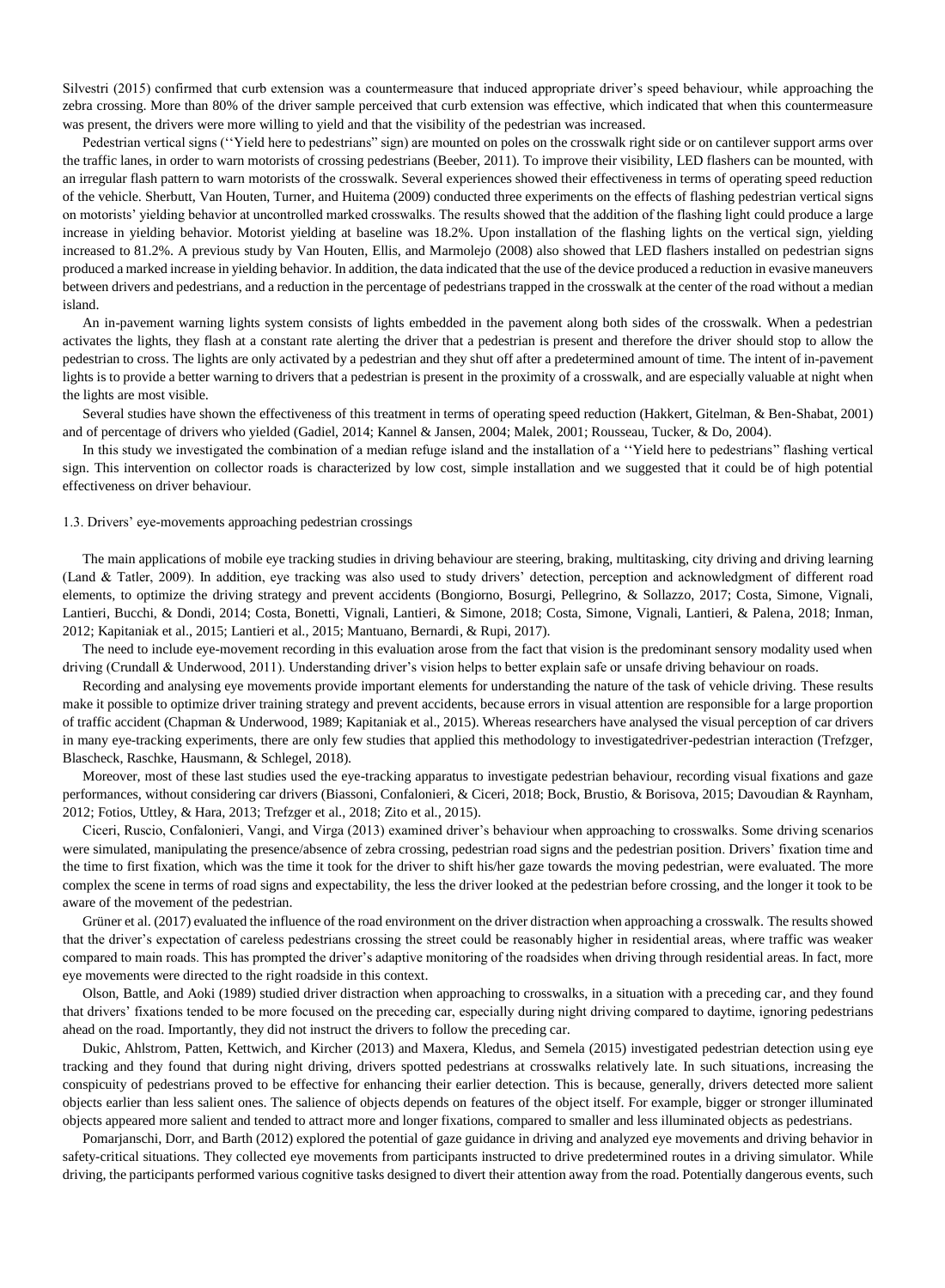as a pedestrian suddenly crossing the street, were highlighted with temporally transient gaze-contingent cues, which were triggered if the subject did not look at the pedestrian. Eye movements had a reduced variability after the gaze-capturing event and shorter reaction times to it. More importantly, gaze guidance leaded to a safer driving behavior and a significantly reduced number of collisions.

Fisher and Garay-Vega (2012) compared, on a simulator, drivers' performance (eye fixations and yielding behavior) at marked mid-block crosswalks in multi-threat scenarios when the crosswalks had advance yield markings and ''Yield here to pedestrians" signs versus a control condition of crosswalks with standard markings. Advance yield markings and ''Yield here to pedestrians" signs lead to changes in drivers' behavior in terms of reduction of pedestrian–vehicle conflicts and an increase of drivers' glances towards the pedestrian, an increase of the distance at which the pedestrian was first glanced, and an increase of the likelihood of yielding to the pedestrian.

Gómez et al. (2013), studying the driver's eye fixations and yielding behavior on a simulator, confirmed that with advance yield markings fewer crashes occurred and drivers looked much more frequently and much sooner to pedestrians.

The literature review showed that many eye-tracking research studies analyzed the drivers' pedestrian detection and only few focused the attention on the specific factors that improved the crosswalk conspicuity.

Moreover, these last studies mainly used eye-movement tracking in simulation studies that do not reflect the behaviour and situation of drivers and pedestrians in real traffic environments.

So, the main aim of this study was a before-after evaluation of a combined intervention on unsignalized crosswalks in a real road context, assessing both speed and eye-movements approaching a sequence of crosswalks before and after the intervention.

Six crosswalks were included and the intervention consisted in the introduction of a median refuge island and a ''Yield here to pedestrians" flashing vertical sign. Driver's eye-movement recording allowed an assessment of which elements of the pedestrian crossing were more visually salient and how the driver's visual behaviour was related to speed.

A safe – effective crosswalk design, in fact, should alert drivers about the presence of a pedestrian crossing, maintaining their attention to the roadway, avoiding any source of potential distraction, and inducing a proper speed adaptation.

#### 2. Method

## 2.1. Participants

Ten drivers were involved in the study, 7 males ( $M_{\text{age}} = 48.86$  years, range:  $35-61$ , SD = 9.77) and 3 females ( $M_{\text{age}} = 48.67$  years, range:  $41-53$ , SD = 6.66). Participants had normal vision and none of them wore eyeglasses or lenses, to avoid artefacts in eye-movement monitoring. They were not paid and they were blind to the aims of the study. They were informed that the aim was to test the mobile eye-recording device while driving.

All participants had a Category-B driving license (for cars). Average driving experience was 32.86 years (SD = 9.17) for male drivers, and 32.67 years (SD = 6.81) for female drivers. Mean kilometres per year were 19,714 km (SD = 9160) for male drivers and 16,667 km (SD = 2887) for female drivers.

None of the participants had previous driving experience on the road segment considered in this study.

# 2.2. Crosswalks

Six pedestrian crossings along the provincial route (Italy – SP3 ''Del Rabbi") were the focus of this study. The route was a single carriagewaytwo lanes road that is located in the north of Italy, in the Emilia Romagna region, between the town of Forlì and the border of the Tuscany region, connecting small urban centers along a valley.

Specifically, we considered the part of the route that crossed San Lorenzo in Noceto for approximately 2.15 km (Fig. 1), with a rather homogeneous width of about 7.00 m (two 3.00 m wide lanes and one 1.00 m wide sidewalk).

The posted speed limit was 50 km/h. The average daily traffic along the examined road segment was about 6300 vehicles/day with a 5% of heavy vehicles.

This segment had the highest social costs for accidents in the Province of Forlì for the years 2016 and 2017. The main cause for the accidents was the drivers' missed perception of the transition between rural and urban areas. Crossing small urban centres, the SP3 "Del Rabbi" is used by pedestrians, cyclists, powered two wheelers and various types of vehicles with substantial differences in speed, mass and level of protection. This resulted in increased vulnerability and conflicts between the motor vehicle drivers and pedestrians.

Drivers entering the urban centre of San Lorenzo in Noceto tended to maintain high speed and did not slow down appropriately, causing numerous pedestrian–vehicle crashes at zebra crossings.

All the pedestrian crossings were located inside the urban area of San Lorenzo in Noceto. They were placed on straight sections, far away from intersections, at an average mutual distance of about 113 m. They were not raised and they had black and white zebra markings and standard vertical pedestrian signs without led lights, without kerb ramps (Fig. 2).

According to the Italian Highway Code (Ministry of Infrastructures and Transports, 1992), the high-visibility crosswalks markings were 1.50 m long, 0.50 m wide and spaced 0.50 m from one another. In addition, two ''Yield here to pedestrians" vertical signs, one for each side, were placed on the sidewalk of the road in proximity of the markings.

The intervention to increase crosswalk safety included these changes, as illustrated in Fig. 3: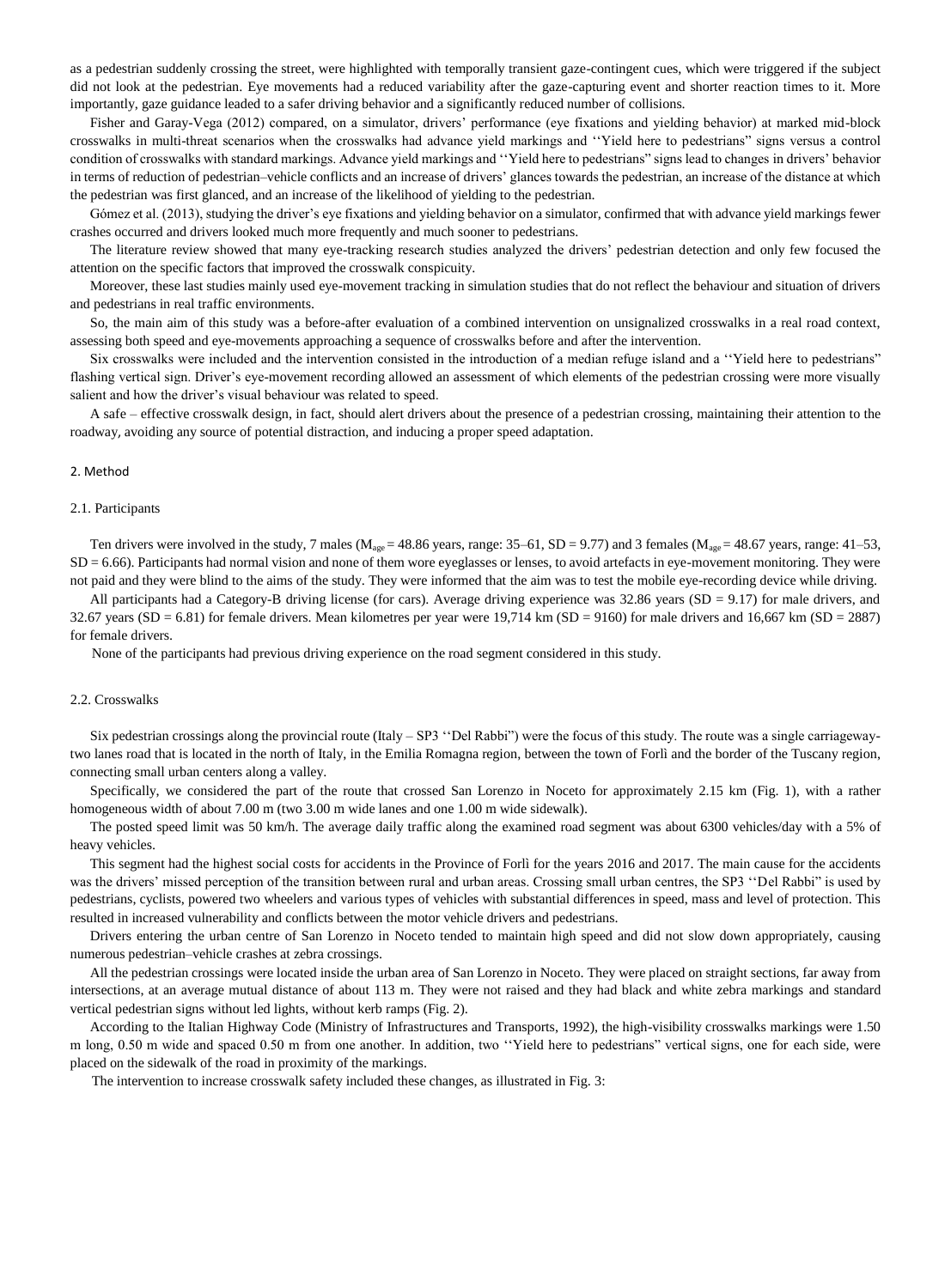

Fig. 1. Outline of the experimental route.



Fig. 2. Crosswalk design before the intervention.



Fig. 3. Crosswalk design after the intervention. median refuge island, which allowed pedestrians to make a safer and easier two-stage crossing. According to the Italian Highway Code (Ministry of Infrastructures and Transports, 1992), the median refuge island, about 4 m long, was characterized by a continuous boundary marking, a curb, and it was separated from the traffic lanes by two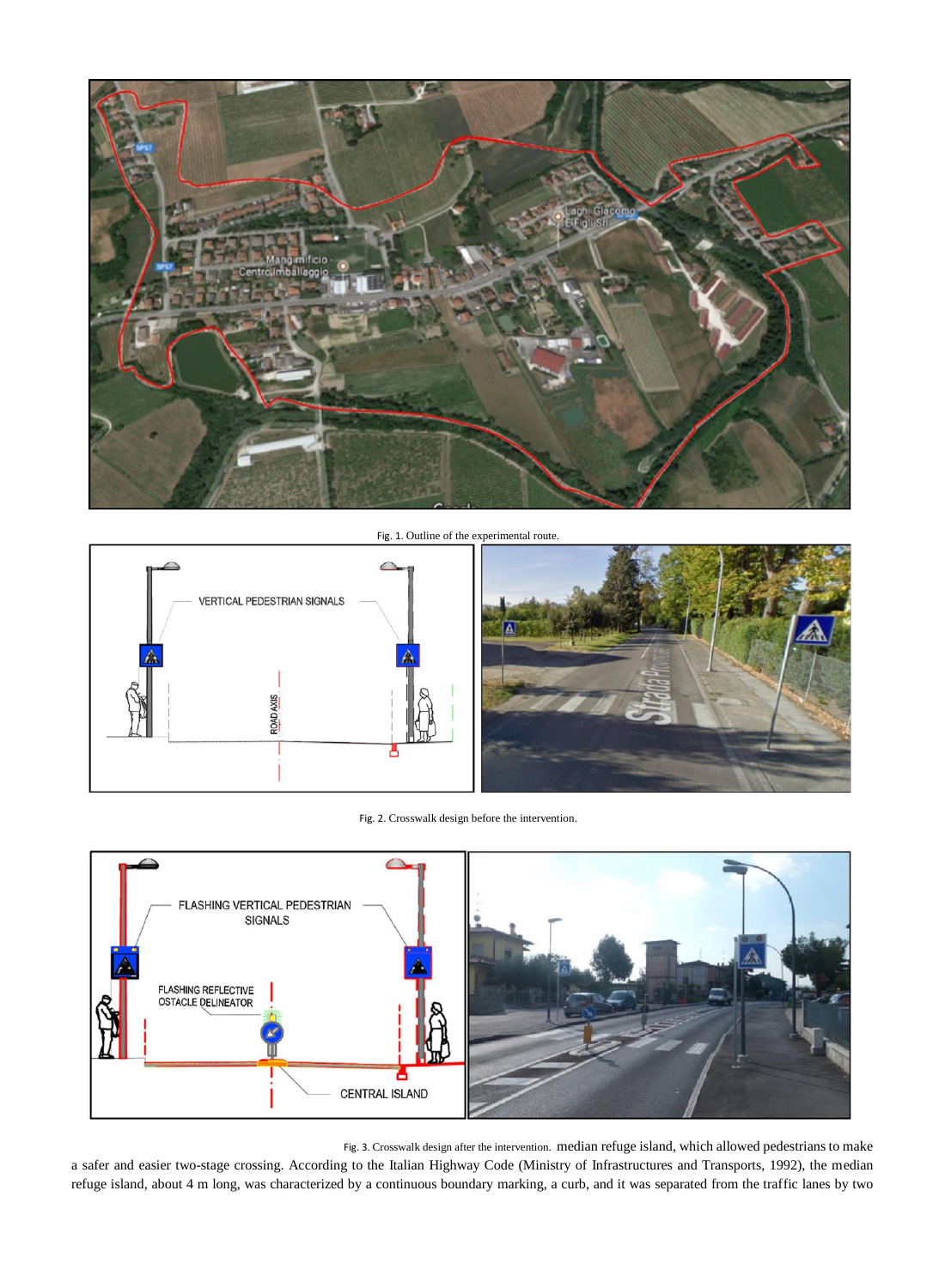shoulders with permanent white pavement marker. A yellow reflective obstacle delineator, coupled with the sign ''passage allowed to the right" and a flashing LED lamp, was installed on the curb nose. The curb was 0.1 m high;

kerb ramps, for the mobility improvements of persons with motor disability, on each road side, with a slope of 8%; ''Yield here to pedestrians" signs, on the right side of the road, one per road side, with flashing LED lights; lateral LED lighting poles, one per side, placed on the external sidewalk, at 3.50 m height from the road level.

# 2.3. Procedure and measurements

A round trip of 7 + 7 km was driven by participants on the SP3 ''Del Rabbi" before and after the intervention on the six crosswalks examined in this study. The participants had to drive following the SP3 ''Del Rabbi" until instructions were given to return to the starting point along the same road. They did not have to plan the route.

Data collection was carried out from 9 to 12 a.m. to avoid peak hours, on two different days, with good metheorological condition. All the participants drove a Fiat Punto. The car was equipped with a Video Vbox Pro data recorder (Fig. 4). Two cameras and a GPS antenna were placed on the top of the car and connected to the Vbox data recorder, which recorded the driver's scene, with synchronized data on acceleration, speed and GPS coordinates. The system recorded velocity (accuracy: 0.1 km/h), acceleration (1% accuracy), and distance with a 20 Hz sample rate.

Driver's eye movements were recorded using an ASL Mobile Eye-XG device (Fig. 4), consisting of two cameras attached to lightweight eyeglasses: the first camera recorded right eye movements, while the second recorded the visual scene. The eye camera, in particular, recorded the activity of the eye through a mirror capable of reflecting the infrared light, so as not to obscure the normal field of view of the subject. The sampling rate for the eye-movement recording was 30 Hz with an accuracy of 0.5–1 (approximating the angular width of the fovea), as tested also in Costa et al. (2014). The ASL software was used



Fig. 4. Eye-tracking ASL Mobile Eye-XG and Video VBOX PRO data recorder.

to create a video for each participant, in which eye fixations were shown by a cross superimposed to the video of the driver's scene, allowing researchers to detect the sequence of specific points of the scene fixated by the participant.

A calibration procedure was carried out for each participant in order to get a good accuracy of the eye-movement recorder.

The ASL Mobile Eye-XG and the Video VBOX PRO equipments were kept in the back seat and were monitored by one of the investigators, who were asked not to talk to the driver with the exception of giving instructions about the direction and to give assistance in case of a specific request.

Each driver was given a two kilometer trial run to get used to the car before starting along the test route. After completing the driving session, participants were asked to fill in a questionnaire to gather the following information: age; class of driving licence; years of driving experience; kilometres covered per year; number of car crashes in which the participant had a direct responsibility.

## 2.4. Data analysis

The analysis of experimental data consisted of two parts: the analysis of speed data, acquired with the Video VBOX PRO data recorder, and the analysis of eye-movement data, obtained by the eye-tracking ASL Mobile Eye-XG. The same analyses were applied for the data acquired before and after the safety intervention on crosswalks. Since the experimental route was a round trip, each of the six crosswalks was crossed twice. In all the analysis we considered the average between the two directions for each crosswalk.

### 2.4.1. Speed analysis

For each participant, the Video Vbox-Pro output video was analyzed in order to assess operating speed, both before and after the crosswalks upgrading (before–after speed analysis). For each participant we considered the average speed and V85 (85th percentile speed) in two positions: (a) at the time of first-fixation to the crosswalk; (b) at the time the driver entered the crosswalk.

The before-after operating speed comparison is a very common method to evaluate the effectiveness of a road modification (World Road Association, 2003).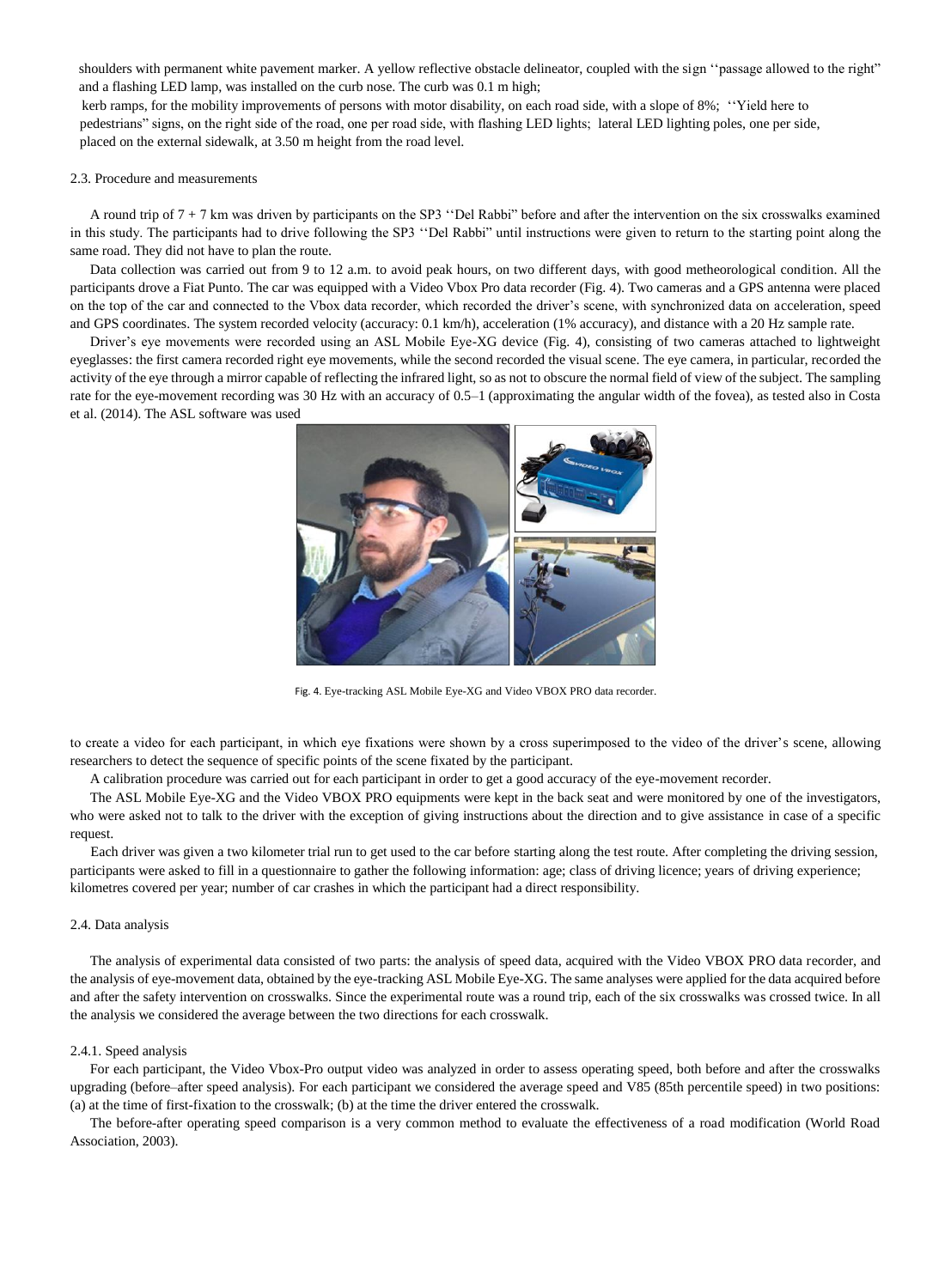# 2.4.2. Number of fixations and fixation duration

For each participant, the ASL Mobile Eye-XG video was analyzed frame-by-frame to assess the target of each participant's fixation. The targets under scrutiny were the ''Yield here to pedestrians" vertical sign with flashing lights, the zebra crossing and the median refuge island (only in the after-intervention condition).

For each target we also computed the number of fixations. Fixation duration was computed multiplying by 33 ms the number of frames in which a target element of the pedestrian crossing was fixated.

To avoid the inclusion of saccadic movements, a target of the crosswalk was considered as fixated if the fixation point, defined by the intersection area of the cross shown in Fig. 5, was positioned on an element of the crosswalk for a minimum duration of two frames (66 ms).

The threshold of 66 ms, which is low in comparison to a common filtering of 100 ms or higher usually found in eyetracking studies (Holmqvist et al., 2015), was dictated by the specific setting of this study that involved the recording of eye movements while driving. Velichkovsky, Domhoefer, Pannasch, & Unema (2000), for example, reported that fixations around 60 ms made up around 7% of all fixations during a simulated driving task. Short fixations in a driving task have been also reported by Sodhi et al. (2002), who found a modal value for on-road fixation duration of 20 ms, and a modal interval for off-road fixations of 40–60 ms. Lantieri et al. (2015) and Costa, Bonetti, et al. (2018), Costa, Simone, et al. (2018) found that in real traffic situations, due to the high dynamical context of road driving, mean fixation duration is much lower than in other



Fig. 5. Example of fixation on a traffic sign as resulting from the output of the eye-tracking mobile system.



Fig. 6. Experimental setting with the synchronization of the ASL Mobile Eye-XG video output with the VBOX PRO video output.

contexts and experimental settings. In a real driving task, as in this study, car movements and the complex optical flow of the dynamical visual scene could cause very rapid fixations.

Since the distribution of fixation duration is positively skewed and not normal (Costa, Bonetti, et al., 2018; Costa, Simone, et al., 2018) medians are reported instead of means.

## 2.4.3. Distance of first-fixation

Mirroring the same methodology used in Costa, Bonetti, et al., 2018; Costa, Simone, et al., 2018 of synchronization of the speed data and the eye-tracking data, we were also able to assess the distance of first fixation for each crosswalk (Fig. 6). The distance was computed considering the driver's first fixation to any element of the crosswalk (zebra markings, vertical sign, or median refuge island). Distance of first fixation for the crosswalk was then compared to the stopping distance. The stopping distance has been evaluated using a mathematical equation in accordance with the Italian regulations (Ministry of Infrastructures and Transports, 2001). It is dependent on travelling speed (the vehicle speed at the first-fixation position), on coefficient of available friction, and on road average longitudinal slope. Considering a vehicle with an average speed equal to the speed limit (50 km/h) and with an average road longitudinal slope of 4%, as in the case under study, the stopping distance was 50 m.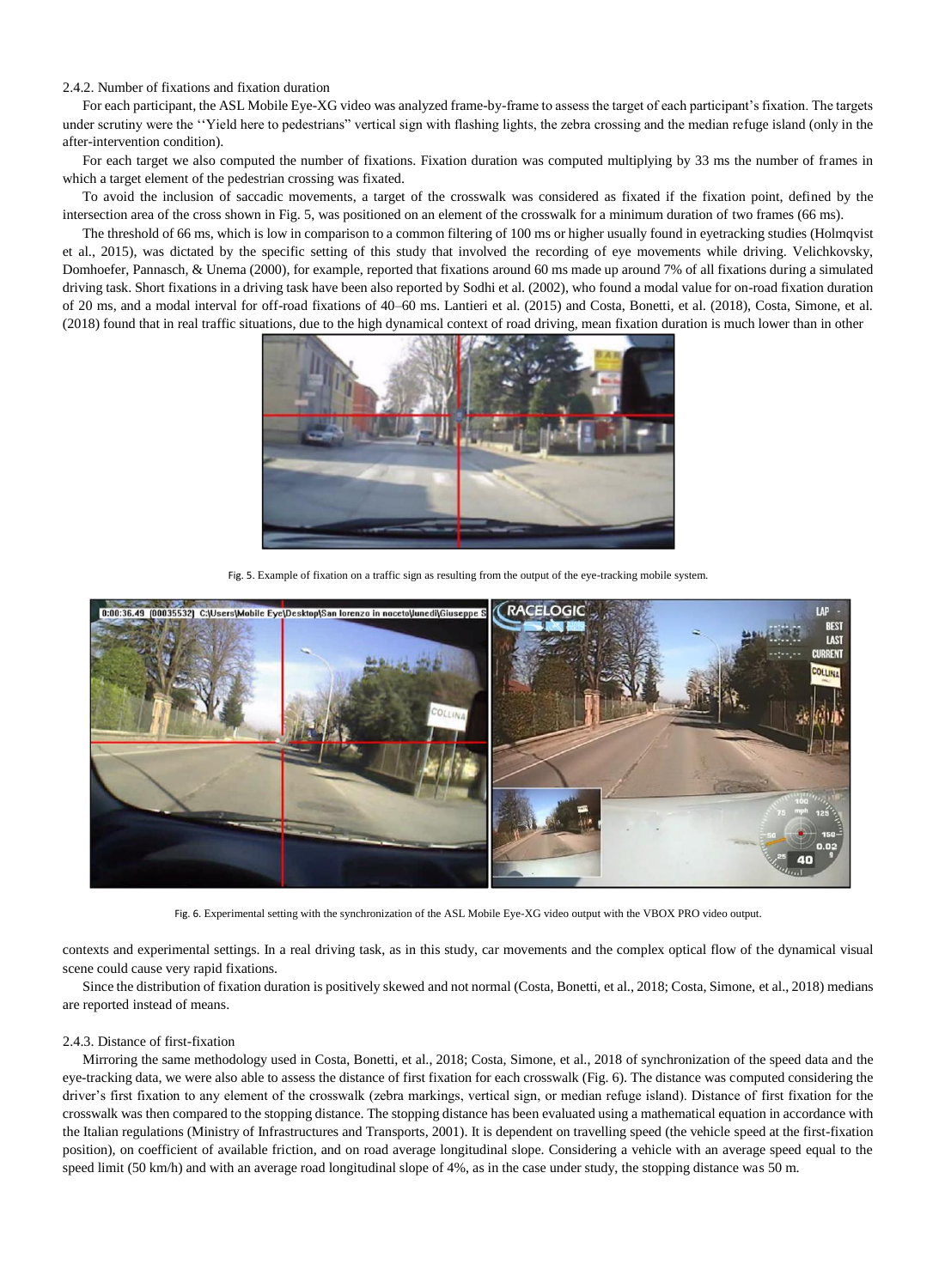If the first-fixation distance is longer than the stopping distance, then the driver has enough space to stop his vehicle, avoiding a conflict with pedestrians entering in the road area from the left or right side.

This comparison between the distance of first fixation and the stopping distance is very important to evaluate if the driver has enough space to stop his vehicle under safe conditions (World Road Association, 2003; Jurecki et al., 2014). All before-after analysis were performed with a univariate ANOVA.

# 3. Results

## 3.1. Looking behaviour – eye movements

In a first analysis we computed the proportion of participants that glanced at three targets: the "Yield here to pedestrians" vertical sign, the zebra crossing and, only in the after condition, the median refuge island. The results are reported in Table 1

#### Table 1

Percentage of drivers that looked at zebra markings, the ''Yield here to pedestrians" vertical sign, and the median refuge island, before and after the intervention.  $N = 120$  observations (10 participants 6 crosswalks 2 sides).

| Crosswalk element                         | Drivers $[\%]$ |       |
|-------------------------------------------|----------------|-------|
|                                           | <b>Before</b>  | After |
| Zebra markings                            | 82.5           | 83.6  |
| "Yield Here to Pedestrians" vertical sign | 20             | 50.8  |
| Median refuge island                      | -              | 60.6  |

#### Table 2

Before-after analysis of median fixation duration at the crosswalk elements. Standard deviations are reported between parenthesis.

| Crosswalk element                         | Median fixation<br>duration [ms] |           |       |
|-------------------------------------------|----------------------------------|-----------|-------|
|                                           | <b>Before</b>                    |           | After |
| Zebra markings                            | 433 (379)                        | 900 (928) |       |
|                                           | $N = 85$                         | $N = 98$  |       |
| "Yield Here to Pedestrians" vertical sign | 150(50)                          | 366 (464) |       |
|                                           | $N = 24$                         | $N = 61$  |       |
| Median refuge island                      |                                  | 366 (784) |       |
|                                           |                                  | $N = 72$  |       |
|                                           |                                  |           |       |

and were based on 120 observations (10 participants 6 crosswalks 2 sides). The difference in frequencies was significant for the vertical sign ( $v<sup>2</sup>$  $= 8.39$ ,  $p = .003$ ), with an increase of 30.8%, whereas it was not significant for the zebra markings. The percentage of drivers that glanced at the median refuge island was 60.6% after the intervention. This feature was not part of the crosswalk design in the before-intervention condition.

Considering the fixations to the three targets, we applied two univariate ANOVAs to test the difference in mean fixation time before and after the intervention (Table 2). The difference was significant for the "Yield here to pedestrians" vertical sign:  $F(1, 37) = 4.55$ ,  $p = .03$ ,  $g^2 = 0.11$ . Median fixation time was 150 ms (SD = 50) before the intervention and 366 ms (SD = 464) after the intervention.

The difference considering the zebra markings was also significant:  $F(1, 82) = 10.77$ ,  $p = .002$ ,  $g^2 = 0.11$ . Median fixation time to the zebra markings was  $433 \text{ ms}$  (SD = 379) in the before condition and 900 ms (SD = 928) in the after condition. Median fixation time to the median refuge island was  $366 \text{ ms}$  (SD = 784).

# 3.2. Looking behaviour – distance of first-fixation and stopping distance

Distance of first-fixation of the crosswalks was compared before and after the intervention with an ANOVA. The mean distance was 56.49 m  $(SD = 13.95, N = 85)$  before the intervention and increased to 81.72 m  $(SD = 21.50, N = 98)$  after the intervention. The difference was significant:  $F(1, 87) = 116.09, p < .001, g<sup>2</sup> = 0.57.$ 

Distance of first-fixation for each crosswalk was compared with the corresponding stopping distance. This comparison tested if participants detected the crosswalk at a distance that could allow a safe stop in case a pedestrian entered the crossing area. The driver's behavior was classified as ''unsafe" when the distance of first-fixation was lower than the stopping distance, and was considered as ''safe" when the stopping distance was lower than the distance of first-fixation to the crosswalk. A cross-tabulation revealed that before the intervention 86.5% of the cases were "unsafe"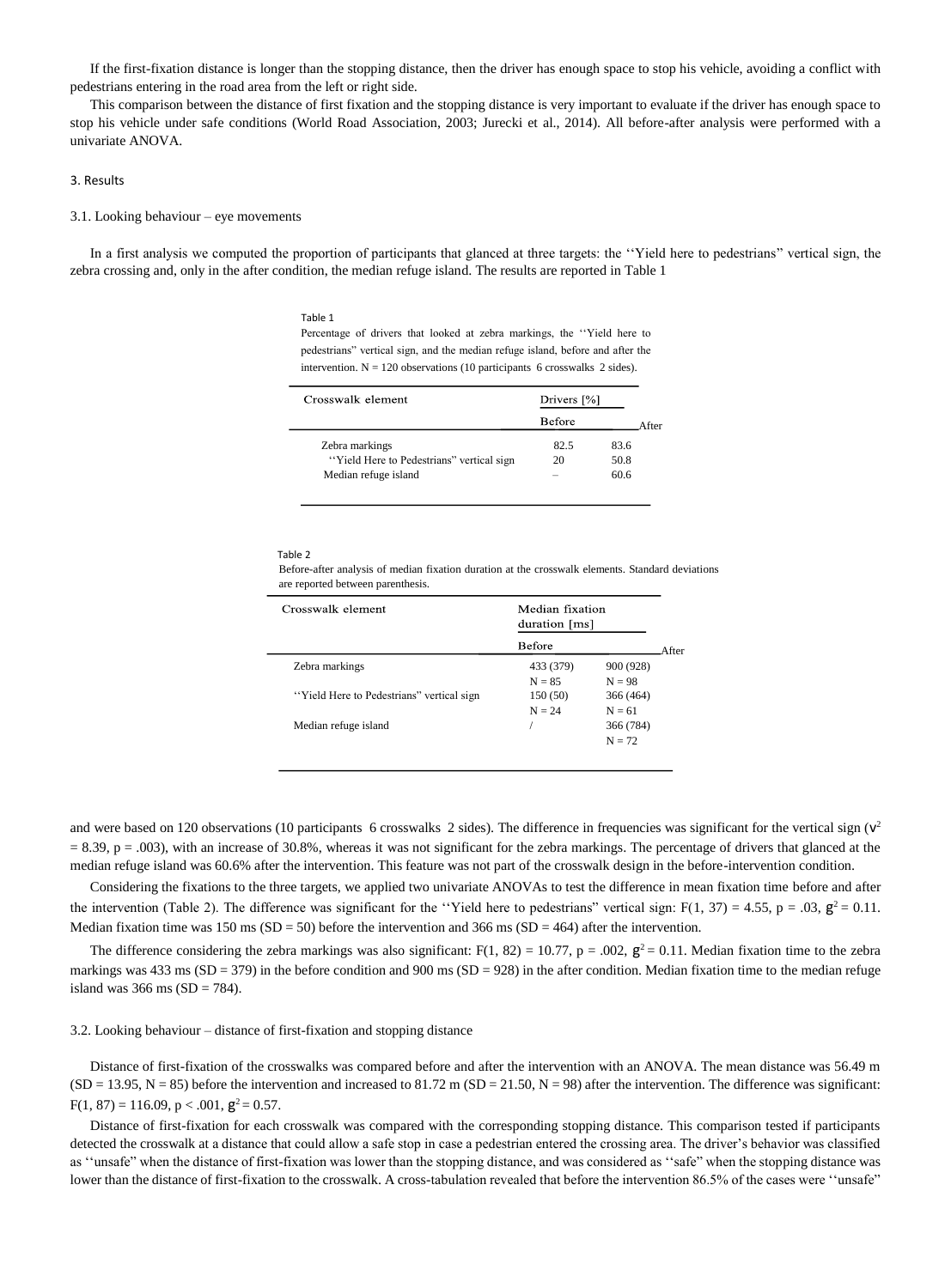with the stopping distance that exceeded the distance of first-fixation. After the intervention the percentage of "unsafe" cases was 31.7%, with a reduction of 54.8%. The difference tested with a Chi-square test was significant:  $X^2 = 28.17$ , p < .001. The comparison showed that before the interventions the drivers' first-fixation distance was not enough to stop the vehicle safely, and thatafter the installation of the median refuge island and of the ''Yield here to pedestrians" flashing sign the crosswalk conspicuity increased and distance of first-fixation, allowed for a safe stop in case of pedestrians.

The influence of operating speed on first-fixation distance was tested with a linear regression. Speed was entered as independent variable and distance as dependent variable. The regression was significant:  $t = 2.005$ ,  $p < 0.001$ ,  $R^2 = 0.061$ . The standardized coefficient between the two variables was  $b = 0.19$ , meaning that drivers tended to detect the crosswalk from a greater distance when driving at lower speeds.

For each crosswalk and for each participant, the first-fixation distance was compared with the operative stopping distance with an ANOVA. Mean stopping distance before the intervention was 74.1 m (SD = 11.5), wheres mean stopping after the intervention was 68.3 m (SD = 13.2). The difference was significant:  $F(1, 87) = 4.81$ ,  $p = .03$ ,  $g^2 = 0.05$ .

3.3. Driving behaviour – speed results

Mean speed at the time of first fixation of the crosswalk was 58.6 km/h (SD = 5.5, N = 85) before the intervention, and 55.6 km/h (SD = 6.8, N = 98) after the intervention, with a reduction of 3 km/h. The difference was significant: F(1, 95) = 5.21, p = .02,  $g^2$  = 0.05. V85 changed from 65.8 km/h to 63.3 km/h.

Average speed of participants when entering the crosswalk (0-m distance condition) was 56.9 km/h (SD = 7.7, N = 85) before the intervention and 54.9 km/h (SD = 6.9, N = 98) after the intervention, with a reduction of 2 km/h. The difference, tested with an ANOVA was significant: F(1, 198) = 3.74, p = .05,  $g^2$  = 0.02, although the effect size was rather small. V85 was in mean 64.1 km/h before the intervention and 62.3 km/h after the intervention.

#### 4. Discussion

In this study we have assessed the impact of different safety engineering countermeasures for increasing the conspicuity of unsignalized pedestrian crossings. Specifically, we have tested the effects of an intervention that included the installation of a median refuge island and a ''Yield here to pedestrians" vertical sign with flashing lights.

The evaluation was performed in a real road experimental setting, by a before–after analysis of both speed and visual behaviour of the driver's approaching to crosswalks.

We analyzed approaching speed, the speed at the time of first-fixation, and ocular fixations to the different elements of the crosswalks. In this way it was possible to understand which elements of the pedestrian crossing were more salient, and how visual behaviour was related to speed.

The concordance across the different measures contributed to confirm the positive effect of the intervention in terms of increased conspicuity and safety of the crosswalks. The median refuge island probably induced a perceptual reduction of the road width, facilitating the drivers to slow more after the intervention.

The intervention induced an increase of drivers' fixations to the crosswalk elements that captured the drivers' attention being perceptually more salient, with an increase of drivers' visual attention to the roadway, and a decrease of their distraction. Without these countermeasures, participants tended to look away from the roadway, gazing in a higher proportion the surrounding road environment. It was found a large effect of visual distraction on responses in a lead vehicle braking scenario, and also on detection of less urgent events such as a pedestrian in a crossing area (Greenberg, Tijerina, Curry, Artz, Cathey, & Kochar, 2003; Lee, McGehee, Brown, & Reyes, 2002).

The elements that were most seen by participants were the zebra markings, followed by the median refuge island and the ''Yield here to pedestrians" flashing vertical sign. One possible explanation of this lower occurrence is that the vertical signs are not easily detected because they are set at an angle from the ahead line of sight of the driver, and therefore they fall outside of the foveal visual field of the driver, requiring specific saccadic movements or the processing in peripheral vision to be seen (Costa, Bonetti, et al., 2018; Costa, Simone, et al., 2018). The angular distance increases with poor visibility, since the sign is seen at a shorter distance.

Zebra crossings and median refuge island are placed on the plane directly in front of the drivers and are more effective in influencing drivers' behaviour, considering that drivers fix their eyes mostly on the centre of the road. This was confirmed also by Costa et al. (2014) and by Yuan, Fu, Ma, and Guo (2011), who found that the percentage of drivers' eye-fixations on the centre of the road exceeded 60%, mainly on areas to the left and close to the front of the vehicle.

Therefore, to enhance the conspicuity of a crosswalk, it would be preferable to place the signs in front of the driver in an elevated position, facilitating its foveal vision (Costa, Bonetti, et al., 2018; Costa, Simone, et al., 2018; Lantieri et al., 2015).

Moreover, the intervention induced an increase of the mean distance of first-fixation to elements of the crosswalk, because drivers detected the crosswalks in advance. Their available sight distance increased with a great advantage in terms of hazard anticipation and hazard detection.

Before the intervention, drivers looked the crosswalk at a very low distance (56.49 m) and therefore they did not have enough time to adjust and slow down their velocity. In the after configuration drivers looked the pedestrian crossings from a longer distance (81.72 m), and they continued to fixate the crosswalks during their approach, maintaining an enhanced visual attention to them.

Drivers tended to detect the crosswalks from a greater distance when going at lower speeds. This is probably explained considering that at low speed the driver tends to visually explore and monitor the road more than in a condition of high speed, better detecting critical elements of the visual scene placed ahead.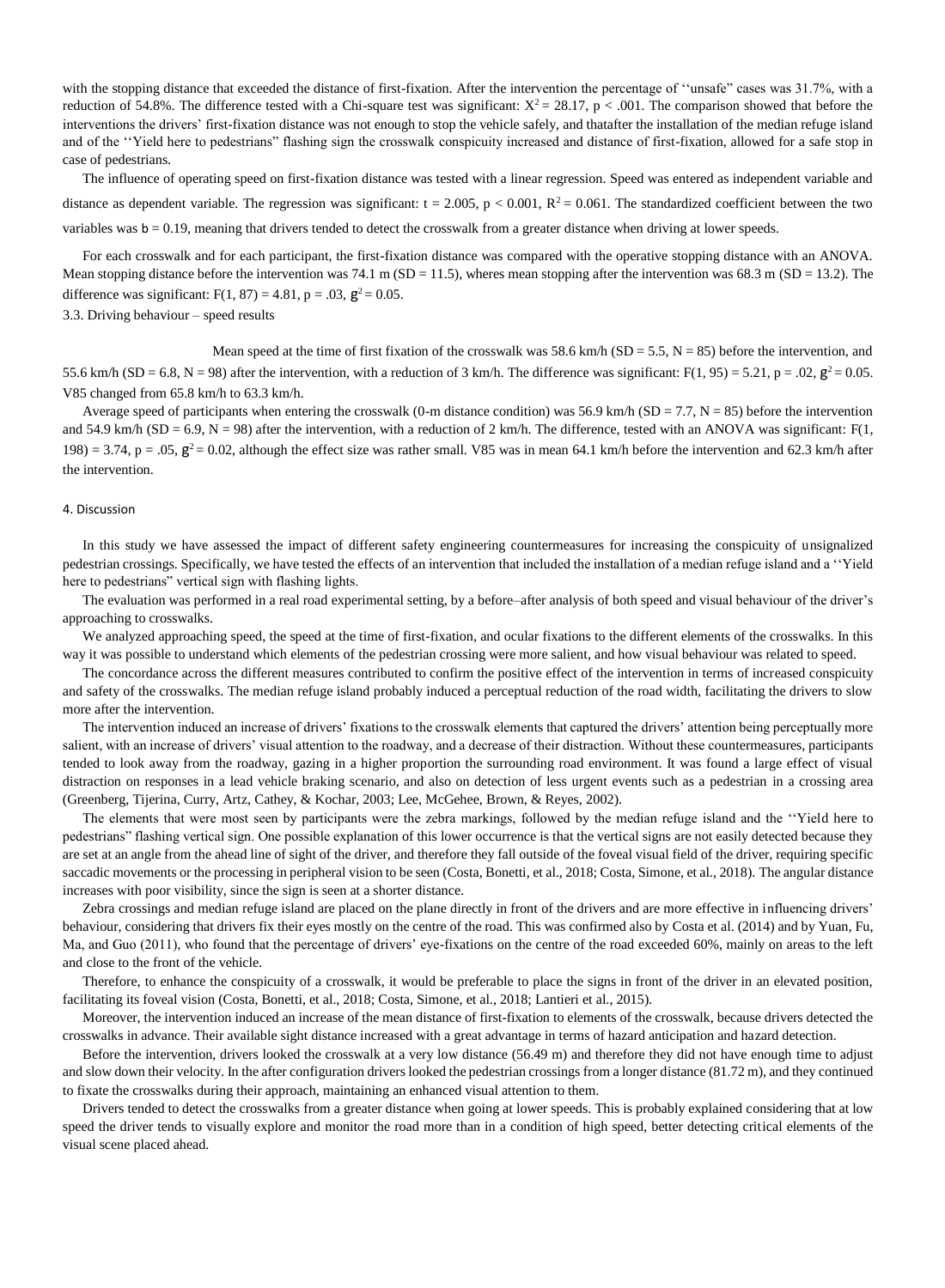The outcomes of our study highlighted that unsignalized pedestrian crossings could strongly benefit of a design that includes a median refuge island and a ''Yield here to pedestrians" flashing vertical sign. These elements are effective countermeasures in order to improve pedestrian crossing conspicuity and safety.

The results showed that the analysis of drivers' eye movements could be a very useful tool for the assessment of the conspicuity of pedestrian crossings, and for the assessment of driver behaviours, obtaining data that could guide and optimize the crosswalk design in a perspective of accident prevention.

The results of this study have a higher external validity since they were obtained in a real setting. This study was performed on a relatively small sample and future studies could test the effects of a similar intervention on a large sample. Nevertheless, we recorded significant variations of the drivers' behaviour after the intervention that were particularly remarkable in terms of visibility of the crosswalk elements, and distance of first-fixation of the crosswalks. Future studies should also test drivers' behaviour when a pedestrian is actually crossing or is in the crosswalk area.

#### Acknowledgments

This work was supported by the Province of Forlì-Cesena and by the ''Alma Idea 2017 Costa" grant from the University of Bologna. The authors thank Luca Gardelli for his considerable help and support in this study.

#### References

Antov, D., Rõivas, T., Pashkevich, M., & Ernits, E. (2013). Safety assessment of pedestrian crossings. WIT Transactions on State of the Art in Science and Engineering, 74, 41–53. [https://doi.org/10.2495/978-1-84564-847-3/005.](https://doi.org/10.2495/978-1-84564-847-3/005)

[Beeber, J. \(2011\).](http://refhub.elsevier.com/S1369-8478(18)30348-6/h0010) [Maximizing safety at signalized intersections through increased yellow and all-red signal phases. Los Angeles: Safer Streets.](http://refhub.elsevier.com/S1369-8478(18)30348-6/h0010)

Bella, F., & Silvestri, M. (2015). Effects of safety measures on driver's speed behaviour at pedestrian crossings. Accident Analysis and Prevention, 83, 111–124. [https://doi.org/10.1016/j.aap.2015.07.016.](https://doi.org/10.1016/j.aap.2015.07.016)

Biassoni, M., Confalonieri, F., & Ciceri, R. (2018). Visual exploration of pedestrian crossings by adults and children: Comparison of strategies. Transportation Research Part F, 56, 227–235[. https://doi.org/10.1016/j.trf.2018.04.009.](https://doi.org/10.1016/j.trf.2018.04.009)

Bucchi, A., Sangiorgi, C., & Vignali, V. (2012). Traffic psychology and driver behaviour. Procedia – Social and Behavioural Sciences, 53, 973–980. [https://doi.org/](https://doi.org/10.1016/j.sbspro.2012.09.946)  [10.1016/j.sbspro.2012.09.946.](https://doi.org/10.1016/j.sbspro.2012.09.946)

Bock, O., Brustio, P. R., & Borisova, S. (2015). Age-related differences of the gaze pattern in a realistic pedestrian traffic task. International Journal of Applied Psychology, 5, 13– 19[. https://doi.org/10.5923/j.ijap.20150501.03.](https://doi.org/10.5923/j.ijap.20150501.03)

Bongiorno, N., Bosurgi, G., Pellegrino, O., & Sollazzo, G. (2017). How is the driver's workload influenced by the road environment? Procedia Engineering, 187, 5–13. [https://doi.org/10.1016/j.proeng.2017.04.343.](https://doi.org/10.1016/j.proeng.2017.04.343)

Chapman, P., & Underwood, G. (1998). Visual search of driving situations: danger and experience. Perception, 27, 951–964[. https://doi.org/10.1068/p270951.](https://doi.org/10.1068/p270951)

Ciceri, M., Ruscio, D., Confalonieri, F., Vangi, D., Virga, A. (2013). Hazard detection in driving context and braking reaction time. In Proceedings of the 22nd EVU annual congress. Florence, 17–19 October.

Colonna, P., Intini, P., Berloco, N., & Ranieri, V. (2018). Integrated American-European protocol for safety interventions on existing two-lane rural roads. European Transport Research Review, 10, 1–21[. https://doi.org/10.1007/s12544-017-0274-4.](https://doi.org/10.1007/s12544-017-0274-4)

Costa, M., Bonetti, L., Bellelli, M., Lantieri, C., Vignali, V., & Simone, A. (2017). Reflective tape applied to bicycle frame and conspicuity enhancement at night. Human Factors, 59, 485–500[. https://doi.org/10.1177/0018720816677145.](https://doi.org/10.1177/0018720816677145)

Costa, M., Bonetti, L., Vignali, V., Lantieri, C., & Simone, A. (2018). The role of peripheral vision in vertical road sign identification and discrimination. Ergonomics. [https://doi.org/10.1080/00140139.2018.1508756.](https://doi.org/10.1080/00140139.2018.1508756)

Costa, M., Simone, A., Vignali, V., Lantieri, C., Bucchi, A., & Dondi, G. (2014). Looking behaviour for vertical road signs. Transportation Research Part F, 23, 147–155. [https://doi.org/10.1016/j.trf.2014.01.003.](https://doi.org/10.1016/j.trf.2014.01.003)

Costa, M., Simone, A., Vignali, V., Lantieri, C., & Palena, N. (2018). Fixation distance and fixation duration to vertical road signs. Applied Ergonomics, 69, 48–57. [https://doi.org/10.1016/j.apergo.2017.12.017.](https://doi.org/10.1016/j.apergo.2017.12.017)

[Crundall, D., & Underwood, G. \(2011\). Visual attention while driving. In B. E. Porter \(Ed.\),](http://refhub.elsevier.com/S1369-8478(18)30348-6/h0075) [Handbook of traffic psychology](http://refhub.elsevier.com/S1369-8478(18)30348-6/h0075) [\(pp. 137–148\). London: Academic Press.](http://refhub.elsevier.com/S1369-8478(18)30348-6/h0075)

Damsere-Derry, J., Ebel, B. E., Mock, C. M., Afukaar, F., & Donkor, P. (2010). Pedestrians' injury patterns in Ghana. Accident Analysis and Prevention, 42, 1080–1088. [https://doi.org/10.1016/j.aap.2009.12.016.](https://doi.org/10.1016/j.aap.2009.12.016)

Davoudian, N., & Raynham, P. (2012). What do pedestrians look at night? Lighting, Research & Technology, 44, 438–448[. https://doi.org/10.1177/ 1477153512437157.](https://doi.org/10.1177/1477153512437157)

Dondi, G., Simone, A., Lantieri, C., & Vignali, V. (2011). Bike lane design: The context sensitive approach. Procedia Engineering, 21, 897–906. [https://doi.org/](https://doi.org/10.1016/j.proeng.2011.11.2092)  [10.1016/j.proeng.2011.11.2092.](https://doi.org/10.1016/j.proeng.2011.11.2092)

Dukic, T., Ahlstrom, C., Patten, C., Kettwich, C., & Kircher, K. (2013). Effects of electronic billboards on driver distraction. Traffic Injury Prevention, 14(5), 469–476. [https://doi.org/10.1080/15389588.2012.731546.](https://doi.org/10.1080/15389588.2012.731546)

Duperrex, O., Bunn, F., & Roberts, I. (2002). Safety education of pedestrians for injury prevention: A systematic review of randomized controlled trials. British Medical Journal, 324, 1129–1133[. https://doi.org/10.1136/bmj.324.7346.1129.](https://doi.org/10.1136/bmj.324.7346.1129)

Edquist, J., Rudin-Brown, C., & Lenné, M. (2012). The effects of on-street parking and road environment visual complexity on travel speed and reaction time.

Accident Analysis and Prevention, 45, 759–765[. https://doi.org/10.1016/j.aap.2011.10.001.](https://doi.org/10.1016/j.aap.2011.10.001)

[Elvik, R., & Vaa, T. \(2004\).](http://refhub.elsevier.com/S1369-8478(18)30348-6/h0110) [The handbook of road safety measures. Emerald: Bingley.](http://refhub.elsevier.com/S1369-8478(18)30348-6/h0110)

Fildes, B.N., Fletcher, M.R., Corrigan, J.M, 1987. Speed perception: Drivers' judgements of safety and speed on urban and rural straight roads. Report CR 54. Department of Transport & Communication. Canberra, Australia.

Fisher, D., & Garay-Vega, L. (2012). Advance yield markings and drivers' performance in response to multiple-threat scenarios at mid-block crosswalks. Accident Analysis and Prevention, 44, 35–41[. https://doi.org/10.1016/j.aap.2010.11.030.](https://doi.org/10.1016/j.aap.2010.11.030)

Fitzpatrick, K., Turner, S.M., Brewer, M., Carlson, P.J., Ullman, B., Trout, N.D., Park, E.S., Whitacre, J., Lalani, N., Lord, D., 2006. Improving pedestrian safety at unsignalized crossings. NCHRP Report 562, Transportation Research Board, Washington.

Fotios, S., Uttley, J., Hara, N. 2013. Critical pedestrian tasks: Using eye-tracking within a dual task paradigm. In Proceedings of the CIE centenary conference ''Towards a New Century of Light". Paris, 15–16 April.

[Gadiel, G. \(2014\).](http://refhub.elsevier.com/S1369-8478(18)30348-6/h0135) [An analysis of the safety effects of crosswalks with in-pavement warning lights](http://refhub.elsevier.com/S1369-8478(18)30348-6/h0135) [Master thesis. University of Massachusetts Amherst.](http://refhub.elsevier.com/S1369-8478(18)30348-6/h0135)

[Gómez, R. A., Siby, S., Romoser, M. R. E., Gerardino, L. R., Knodler, M., Collura, J., & Fisher, D. L. \(2013\).](http://refhub.elsevier.com/S1369-8478(18)30348-6/h0140) [Proceedings of the 16th Road Safety on](http://refhub.elsevier.com/S1369-8478(18)30348-6/h0140) Four Continents [Conference, Beijing.](http://refhub.elsevier.com/S1369-8478(18)30348-6/h0140)

Greenberg, J., Tijerina, L., Curry, R., Artz, B., Cathey, L., & Kochar, D. (2003). Driver distraction evaluation with an event detection paradigm. Transportation Research Record, 1843, 1–9[. https://doi.org/10.3141/1843-01.](https://doi.org/10.3141/1843-01)

[Greibe, P. \(2003\). Accident prediction models for urban roads.](http://refhub.elsevier.com/S1369-8478(18)30348-6/h0150) [Accident Analysis and Prevention, 35, 273–285.](http://refhub.elsevier.com/S1369-8478(18)30348-6/h0150)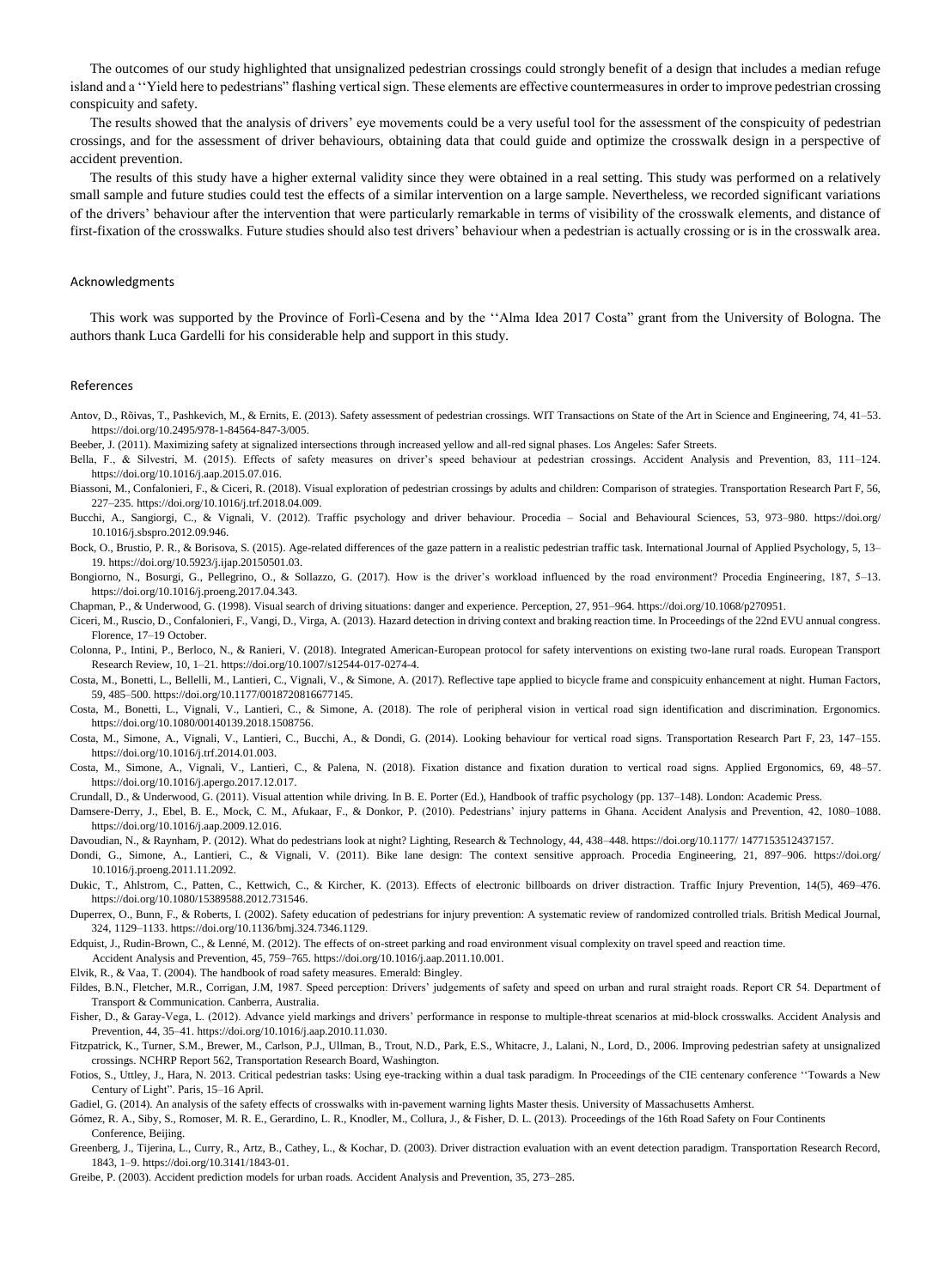Grüner, M., & Ansorge, U. (2017). Mobile eye tracking during real-world night driving. Journal of Eye Movement Research, 10(2), 1–1[8 https://doi.org/10. 16910/jemr.10.2.1.](https://doi.org/10.16910/jemr.10.2.1) Guo, H., Wang, W., Guo, W., Jiang, X., & Bubb, H. (2012). Reliability analysis of pedestrian safety crossing in urban traffic environment. Safety Science, 50, 968-973.

- [https://doi.org/10.1016/j.ssci.2011.12.027.](https://doi.org/10.1016/j.ssci.2011.12.027) Guo, Y., Liu, P., Liang, Q., & Wang, W. (2016). Effects of parallelogram-shaped pavement markings on vehicle speed and safety of pedestrian crosswalks on urban roads in China. Accident Analysis and Prevention, 95, 438–447[. https://doi.org/10.1016/j.aap.2015.07.001.](https://doi.org/10.1016/j.aap.2015.07.001)
- Hakkert, A. S., Gitelman, V., & Ben-Shabat, E. (2002). An evaluation of crosswalk warning systems: Effects on pedestrian and vehicle behaviour. Transportation Research Part F, 5, 275–292[. https://doi.org/10.1016/S1369-8478\(02\)00033-5.](https://doi.org/10.1016/S1369-8478(02)00033-5)
- Hakkert, A.S., Gitelman, V., Ben-Shabat, E. (2001). An evaluation of crosswalk warning systems. In Proceedings of the Transportation Research Board 80 annual meeting, Washington, D.C.

[Haleem, K., Alluri, P., & Gan, A. \(2015\). Analysing pedestrian crash injury severity at signalized and non-signalized locations.](http://refhub.elsevier.com/S1369-8478(18)30348-6/h0180) [Accident Analysis and Prevention, 81, 14–23.](http://refhub.elsevier.com/S1369-8478(18)30348-6/h0180)

Hamed, M. M. (2001). Analysis of pedestrians' behaviour at pedestrian crossings. Safety Science, 38, 63–82[. https://doi.org/10.1016/S0925-7535\(00\)00058-8.](https://doi.org/10.1016/S0925-7535(00)00058-8)

- Hawley, L., Henson, C., Hulse, A., Brindle, R., 1992. Towards traffic calming: a practitioners' manual of implemented local area traffic management and blackspot devices. Publication No. CR 126. Federal Office of Road Safety. Canberra, Australia.
- [Holmqvist, K., Nystrom, M., Andersson, R., Dewhurst, R., Jarodzka, H., & van De Weijer, J. \(2015\).](http://refhub.elsevier.com/S1369-8478(18)30348-6/h0195) [Eye tracking: A comprehensive guide to methods and measures. Oxford:](http://refhub.elsevier.com/S1369-8478(18)30348-6/h0195)  [Oxford University Press.](http://refhub.elsevier.com/S1369-8478(18)30348-6/h0195)
- [Horswill, M. S., & McKenna, F. P. \(2004\). Drivers' hazard perception ability: Situation awareness on the road. In S. Banbury & S. Tremblay \(Eds.\),](http://refhub.elsevier.com/S1369-8478(18)30348-6/h0200) [A cognitive approach to](http://refhub.elsevier.com/S1369-8478(18)30348-6/h0200)  [situation awareness. Aldershot, UK: Ashgate.](http://refhub.elsevier.com/S1369-8478(18)30348-6/h0200)
- Huang, H., Cynecki, M., 2001. The effects of traffic calming measures on pedestrian and motorist behavior. Federal Highway Administration, FHWA-RD-00104.
- Inman, V. W., 2012. Conspicuity of traffic signs assessed by eye tracking and immediate recall. In Proceedings of the human factors and ergonomics society, 56th annual meeting, p. 2251–2255.

Jurecki, R. S., & Stanczyk, T. L. (2014). Driver reaction time to lateral entering pedestrian in a simulated crash traffic situation. Transportation Research Part F, 27, 22–36. [https://doi.org/10.1016/j.trf.2014.08.006.](https://doi.org/10.1016/j.trf.2014.08.006)

- [Kannel, E. J., & Jansen, W. \(2004\).](http://refhub.elsevier.com/S1369-8478(18)30348-6/h0220) [In-pavement pedestrian flasher evaluation. Report No. CTRE Project 03-145. Center for Transportation Research and Education, Iowa State](http://refhub.elsevier.com/S1369-8478(18)30348-6/h0220)  [University.](http://refhub.elsevier.com/S1369-8478(18)30348-6/h0220)
- Kapitaniak, B., Walczak, M., Kosobudzki, M., Józ´wiak, Z., & Bortkiewicz, A. (2015). Application of eye tracking in drivers testing: A review of research. International Journal of Occupational Medicine and Environmental Health, 28, 941–95[4 https://doi.org/10.13075/ijomeh.1896.00317.](https://doi.org/10.13075/ijomeh.1896.00317)
- Kim, K., Made Brunner, I., & Yamashita, E. (2012). Characterization of pedestrian accidents and an examination of infrastructure measures to improve pedestrian safety in Israel. Accident Analysis and Prevention, 44, 63–73[. https://doi.org/10.1016/j.aap.2010.11.017.](https://doi.org/10.1016/j.aap.2010.11.017)
- [Klauer, S. G., Dingus, T. A., Neale, V. L., Sudweeks, J. D., & Ramsey, D. J. \(2006\).](http://refhub.elsevier.com/S1369-8478(18)30348-6/h0235) [The impact of driver inattention on near-crash/crash risk: An analysis using the 100-car](http://refhub.elsevier.com/S1369-8478(18)30348-6/h0235)  [naturalistic driving study data. DOT HS](http://refhub.elsevier.com/S1369-8478(18)30348-6/h0235) [810 594. NHTSA, U.S. Department of Transportation.](http://refhub.elsevier.com/S1369-8478(18)30348-6/h0235)

Kolsrud, B., 1985. Speeds in rural traffic: The influence of various factors on car speeds on straight level roads. VTI Meddelande 390, Sweden.

Kröyer, H. R. G., Jonsson, T., & Várhelyi, A. (2014). Relative fatality risk curve to describe the effect of change in the impact speed on fatality risk of pedestrians struck by a motor vehicle. Accident Analysis and Prevention, 62, 143–152[. https://doi.org/10.1016/j.aap.2013.09.007.](https://doi.org/10.1016/j.aap.2013.09.007)

Land, M., & Tatler, B. (2009). Vision and eye movements in natural behaviour. Visual Neuroscience, 26, 51–62[. https://doi.org/10.1017/S0952523808080899.](https://doi.org/10.1017/S0952523808080899)

Lantieri, C., Lamperti, R., Simone, A., Costa, M., Vignali, V., Sangiorgi, C., & Dondi, G. (2015). Gateway design assessment in the transition from high to low speed areas. Transportation Research Part F, 34, 41–53[. https://doi.org/10.1016/j.trf.2015.07.017.](https://doi.org/10.1016/j.trf.2015.07.017)

- Leden, L., Gårder, P., & Johansson, C. (2006). Safe pedestrian crossings for children and elderly. Accident Analysis and Prevention, 38, 289–294. [https://doi.org/](https://doi.org/10.1016/j.aap.2005.09.012)  [10.1016/j.aap.2005.09.012.](https://doi.org/10.1016/j.aap.2005.09.012)
- Lee, J. D., McGehee, D. V., Brown, T., & Reyes, M. L. (2002). Collision warning, driver distraction, and driver response to rear-end collisions in a high-fidelity driving simulator. Human Factors, 44, 314–334[. https://doi.org/10.1518/0018720024497844.](https://doi.org/10.1518/0018720024497844)
- Macbeth, A., 1995. Balliol Street, City of Toronto. Traffic engineering committee workshop. In Proceedings of the Ontario traffic conference, Toronto, Ontario, Canada.

Malek, M., 2001. Crosswalk enhancement comparison study. In Proceedings of the institute of transportation engineers 2001 annual meeting and exhibit, Chicago.

- Mantuano, A., Bernardi, S., & Rupi, F. (2017). Cyclist gaze behavior in urban space: An eye-tracking experiment on the bicycle network of Bologna. Case Studies on Transport Policy, 5, 408–416[. https://doi.org/10.1016/j.cstp.2016.06.001.](https://doi.org/10.1016/j.cstp.2016.06.001)
- Malek, M., 2001. Crosswalk enhancement comparison study. In Proceedings of the institute of transportation engineers 2001 annual meeting and exhibit, Chicago.
- Maxera, P., Kledus, R., Semela, M., 2015. Analysis of drivers' conduct while driving over pedestrian crossing by using eye-tracking method. In Proceedings of the international scientific conference modern safety technologies in transportation. Košice, Slovakia.
- Ministry of Infrastructures and Transports, 1992. Codice della strada [Highway code]. Rome (in Italian).
- Ministry of Infrastructures and Transports, 2001. Decreto Ministeriale del 5/11/2001 Norme funzionali e geometriche per la costruzione delle strade. Rome (in Italian).
- [O'Neill, B., Mohan, D., Breen, J., Koonstra, M. J., Mackay, M., Roberts, I., & Ryan, G. A. \(2002\). Commentary on the world bank's global road safety partnership. Traffic Injury](http://refhub.elsevier.com/S1369-8478(18)30348-6/h0305)  [Prevention,](http://refhub.elsevier.com/S1369-8478(18)30348-6/h0305) [3, 190–194.](http://refhub.elsevier.com/S1369-8478(18)30348-6/h0305)
- Olson, P. L., Battle, D. S., Aoki, T., 1989. Driver eye fixations under different operating conditions. Final Report No. UMTRI-89-3. Minneapolis.
- Olszewski, P., Szagała, P., Wolanski, M., & Zielinska, A. (2015). Pedestrian fatality risk in accidents at unsignalized zebra crosswalks in Poland. Accident Analysis and Prevention, 84, 83–91[. https://doi.org/10.1016/j.aap.2015.08.008.](https://doi.org/10.1016/j.aap.2015.08.008)

[Pasanen, E. \(1992\).](http://refhub.elsevier.com/S1369-8478(18)30348-6/h0320) [Driving speeds and pedestrian safety: a mathematical model. Helsinki University of Technology, Transport Engineering, Publication 77.](http://refhub.elsevier.com/S1369-8478(18)30348-6/h0320)

- Pomarjanschi, L., Dorr, M., & Barth, M. (2012). Gaze guidance reduces the number of collisions with pedestrians in a driving simulator. ACM Transactions on Interactive Intelligent Systems, 1, 1–14[. https://doi.org/10.1145/2070719.2070721.](https://doi.org/10.1145/2070719.2070721)
- Pulugurtha, S. S., Krishnakumar, V. K., & Nambisan, S. S. (2007). New methods to identify and rank high pedestrian crash zones: An illustration. Accident Analysis and Prevention, 39, 800–811[. https://doi.org/10.1016/j.aap.2006.12.001.](https://doi.org/10.1016/j.aap.2006.12.001)
- [Randal, J. \(2005\).](http://refhub.elsevier.com/S1369-8478(18)30348-6/h0335) [Pedestrian safety impacts of curb extensions: A case study. Corvallis: Oregon State University.](http://refhub.elsevier.com/S1369-8478(18)30348-6/h0335)
- Replogle, M., 1992. Bicycle and pedestrian policies and programs in Asia, Australia, and New Zealand: Case Study 17. National Bicycling and Walking Study. Report No. FHWA-PD-93-016. Federal Highway Administration. Washington, DC.
- [Retting, R. A., Fergusson, S. A., & McCartt, A. T. \(2003\). A review of evidence-based traffic engineering measures designed to reduce pedestrian–motor vehicle crashes.](http://refhub.elsevier.com/S1369-8478(18)30348-6/h0345) [American Journal of Public Health, 93,](http://refhub.elsevier.com/S1369-8478(18)30348-6/h0345) [9.](http://refhub.elsevier.com/S1369-8478(18)30348-6/h0345)

[Rosén, E., & Sander, U. \(2009\). Pedestrian fatality risk as a function of car impact speed.](http://refhub.elsevier.com/S1369-8478(18)30348-6/h0350) [Accident Analysis and Prevention, 41, 536–542.](http://refhub.elsevier.com/S1369-8478(18)30348-6/h0350)

- [Rosén, E., Stigson, H., & Sander, U. \(2011\). Literature review of pedestrian fatality risk as a function of car impact speed.](http://refhub.elsevier.com/S1369-8478(18)30348-6/h0355) [Accident Analysis and Prevention, 43, 25–33.](http://refhub.elsevier.com/S1369-8478(18)30348-6/h0355)
- Rousseau, G., Tucker, S.M., Do, A., 2004. The effects on safety of in-roadway warning lights at crosswalks: Novelty or longevity? Proceedings of the Institute of Transportation Engineers 2004 Annual Meeting and Exhibit, Lake Buena Vista.
- Samuel, S., Romoser, M., Gerardino, L., Hamid, M., Gómez, R., Knodler, M., ... Fisher, D. (2013). Effect of advance yield markings and symbolic signs on vehicle-pedestrian conflicts: Field evaluation. Transportation Research Record, 2393, 139–14[6 https://doi.org/10.3141%2F2393-16.](https://doi.org/10.3141%2F2393-16)

[Sanca, M. \(2002\).](http://refhub.elsevier.com/S1369-8478(18)30348-6/h0370) [Application of design for safer urban roads and junctions: Selected countermeasures. Sweden: Linkoping University.](http://refhub.elsevier.com/S1369-8478(18)30348-6/h0370)

- Sherbutt, J., Van Houten, R., Turner, S., & Huitema, B. (2009). Analysis of effects of LED rectangular rapid-flash beacons on yielding to pedestrians in multilane crosswalks. Transportation Research Record, 2140, 85–95[. https://doi.org/10.3141/2140-09.](https://doi.org/10.3141/2140-09)
- Sisopiku, V. P., & Akin, D. (2003). Pedestrian behaviours at and perceptions towards various pedestrian facilities: An examination based on observation and survey data. Transportation Research Part F, 6, 249–274[. https://doi.org/10.1016/j.trf.2003.06.001.](https://doi.org/10.1016/j.trf.2003.06.001)